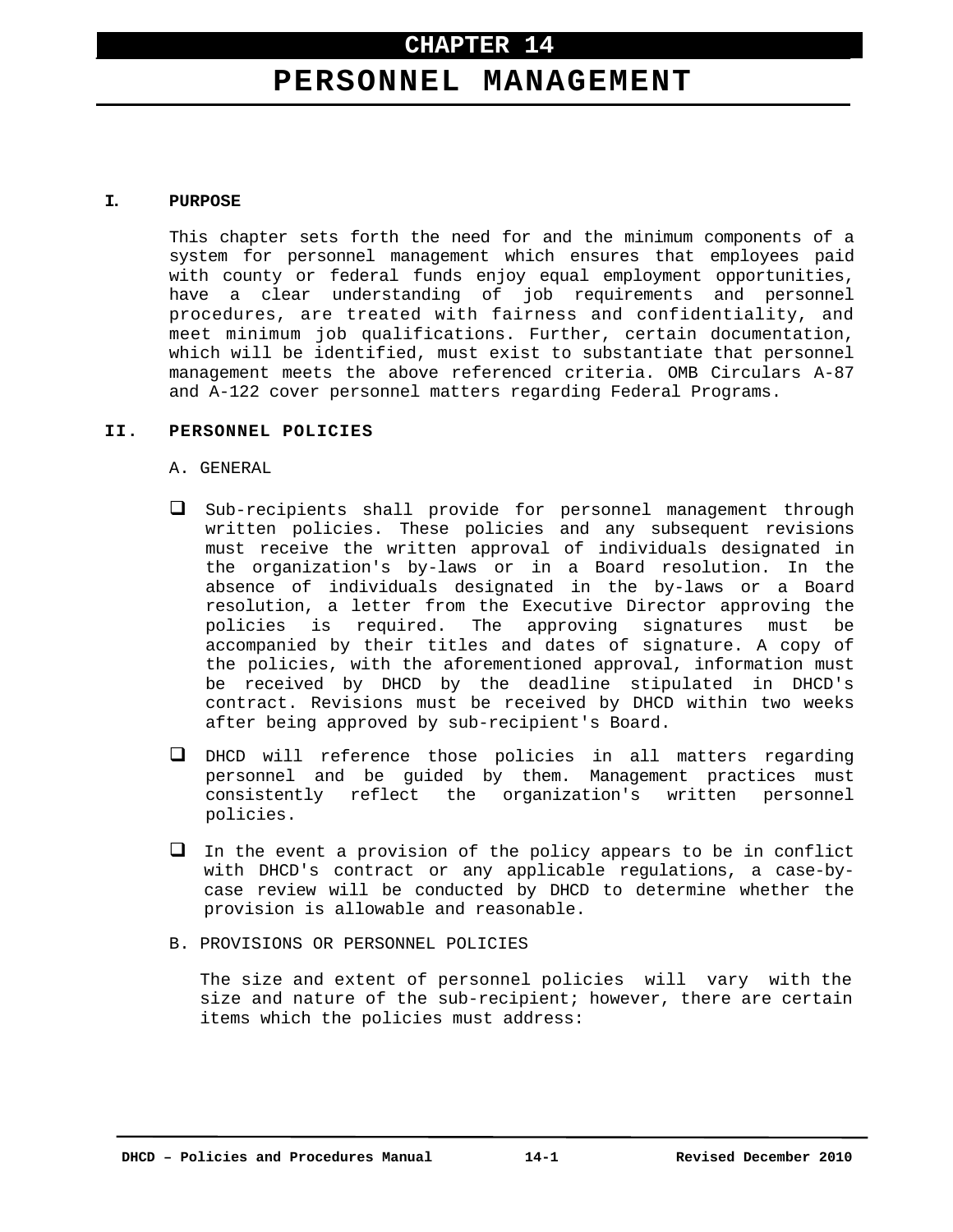- Designation of personnel officer
- Identification of person(s) authorized to develop, modify, and approve personnel policies
- Identification of person(s) authorized to approve personnel actions such as salary increases, hiring, disciplinary action, and termination
- 1. Establishment and maintenance of personnel records
	- Person responsible for such maintenance
	- Access to records
	- Confidentiality of certain documents
- 2. Contents of individual personnel files
	- Starting date and rate of pay
	- Job description
	- Employment application
	- Resume, if applicable
	- Performance evaluations
	- Grievance and disciplinary actions
	- Cumulative leave and attendance record
	- Termination and severance record, if applicable
- 3. Conditions of employment
	- Hours of operation
	- Work schedules
	- Attendance
	- Overtime policy
	- Probationary period
	- Temporary and part-time employment
- 4. Affirmative Action and Equal Employment Opportunities, including handicapped opportunities
- 5. Outside employment and conflict of interest
- 6. Leave accrual and use
	- Annual
	- Sick
	- Maternity
	- Compensatory/administrative/overtime
	- Other
- 7. Employment benefits
	- Insurance
	- Retirement, if applicable
	- Other